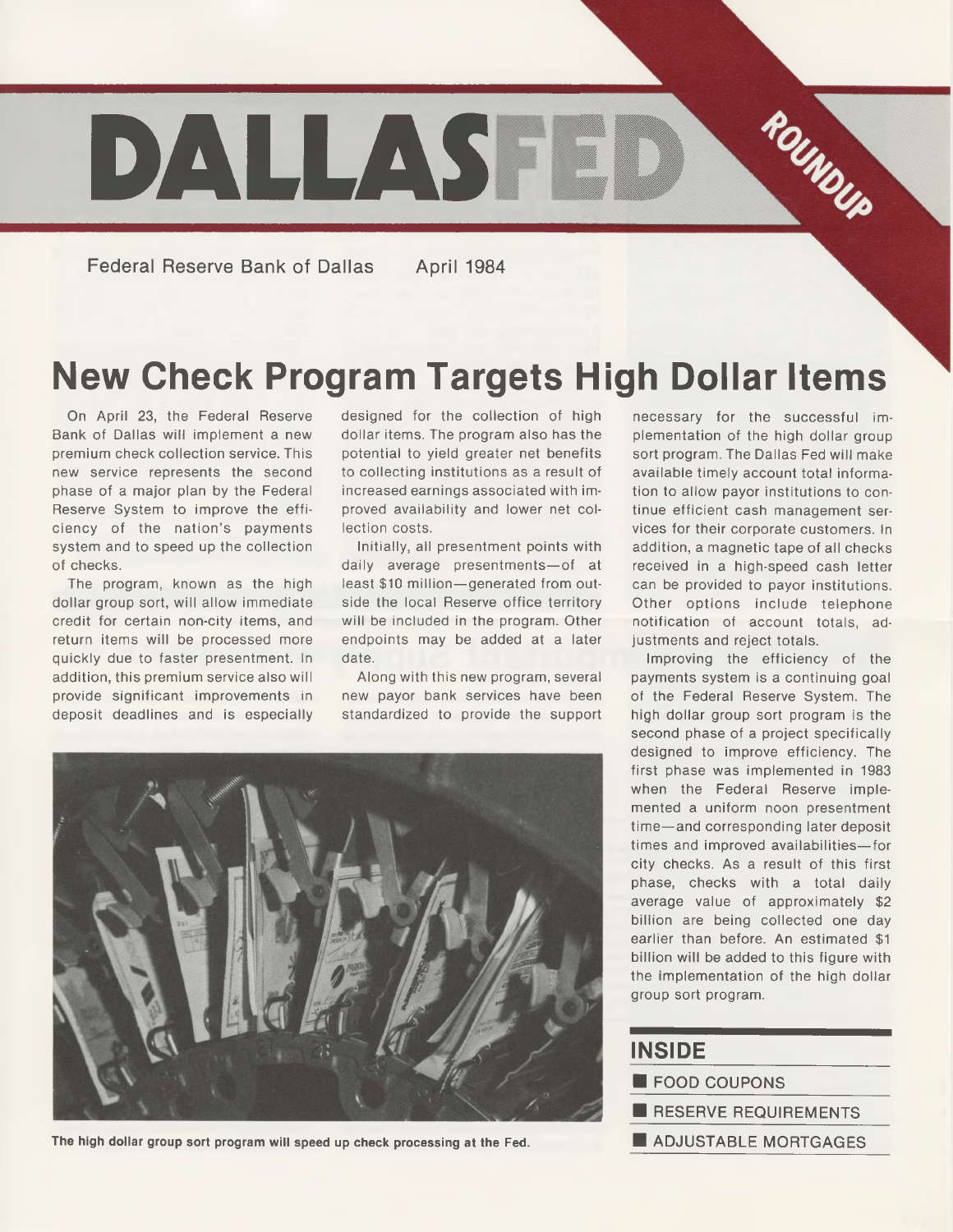#### **Council Appointee**

The Federal Reserve Bank of Dallas has selected Nat S. Rogers, chairman of the board of First City Bancorporation of Texas, Inc., and chairman of the Executive Committee of First City National Bank of Houston, as the Eleventh District representative on the Federal Advisory Council for 1984. This council is composed of individuals from the 12 Federal Reserve districts who meet with the Board of Governors in Washington to discuss issues relevant to economic, credit and banking conditions.

Active in the banking community, Rogers has served as a director for the Houston branch of the Dallas Fed and as president of the American Bankers Association.

#### **Redemption Process Easier for Food Coupons**

The second phase of a project designed to improve the food coupon redemption process will take effect April 1 for the Dallas, Houston and San Antonio offices and May 1 for the El Paso office of the Federal Reserve Bank of Dallas.

The second phase is part of a joint project to improve the food coupon redemption process begun in January 1983 between the Food and Nutrition Service and the Federal Reserve System. Phase one, which went into effect at that time, required depositing institutions to forward all redemption certificates to the Federal Reserve office serving that institution along with the food coupon deposit, but did not require redemption certificates to balance the total deposit. This procedure will remain in effect under the second phase as well.

Phase two will require institutions to use a new deposit document which is preprinted with the depositing institution's name, address and nine-digit routing code. This document, which will be supplied by the Reserve Bank, is designed to be read by an optical scanner to insure accuracy and reduce processing time.

For further information on the program, please contact the Cash Department at local Reserve bank offices.

## **Reserves: An Important Supply of Funds**

Most financial institutions are required to maintain a percentage of customer deposits in an account under the Federal Reserve's control. These deposits, known as reserves, previously were required only of banks who

were members of the Federal Reserve System. With the passage of the Monetary Control Act of 1980, most financial institutions were required to begin holding reserves with the Federal Reserve. Institutions gradually have been phasing-in their reserve requirements—if they previously had not been

required to hold reserves—or phasingdown the percentage of reserves held if they already were required to do so.

Banks who were already members of the Federal Reserve System completed their phase-down in September 1983.

Other institutions, including savings and loan associations and credit unions, still are in the process of phasing-in their reserve requirements.

Some elements of reserve requirements change periodically. The 3

**Type of deposit and deposit interval Percent**

\$0 to \$28.9 million **3** Over \$28.9 million 12

Less than **1Vi** years **3**

All types **3**

**Reserve requirements of financial institutions**

**Nonpersonal time deposits (by original maturity)**

**Net transaction accounts**

 $1\frac{1}{2}$  years or more **Eurocurrency liabilities** against which an institution must maintain a 3 percent reserve requirement. Since 1980, that figure has increased and was \$28.9 million as of December 29, 1983 *(see box).* Another requirement that can change yearly is

| the level of liabilities    |
|-----------------------------|
| that are exempt from        |
| reserve requirements. In    |
| 1982, the first \$2 million |
| of reservable liabilities   |
| had a zero percent re-      |
| serve requirement. As of    |
| January 12, 1984, that      |
| level increased to \$2.2    |
| million.                    |
|                             |

By increasing or decreasing the amount of funds available to insti-

percent requirement for net transaction accounts, such as demand deposits and share draft accounts, increases at the beginning of each calendar year. Initially, \$25 million was set as the level of transaction accounts

tutions to meet their reserve requirements, and by setting reserve requirement percentages, the Fed can influence the amount of funds available for expansion of the money supplythrough loans, investments and deposits.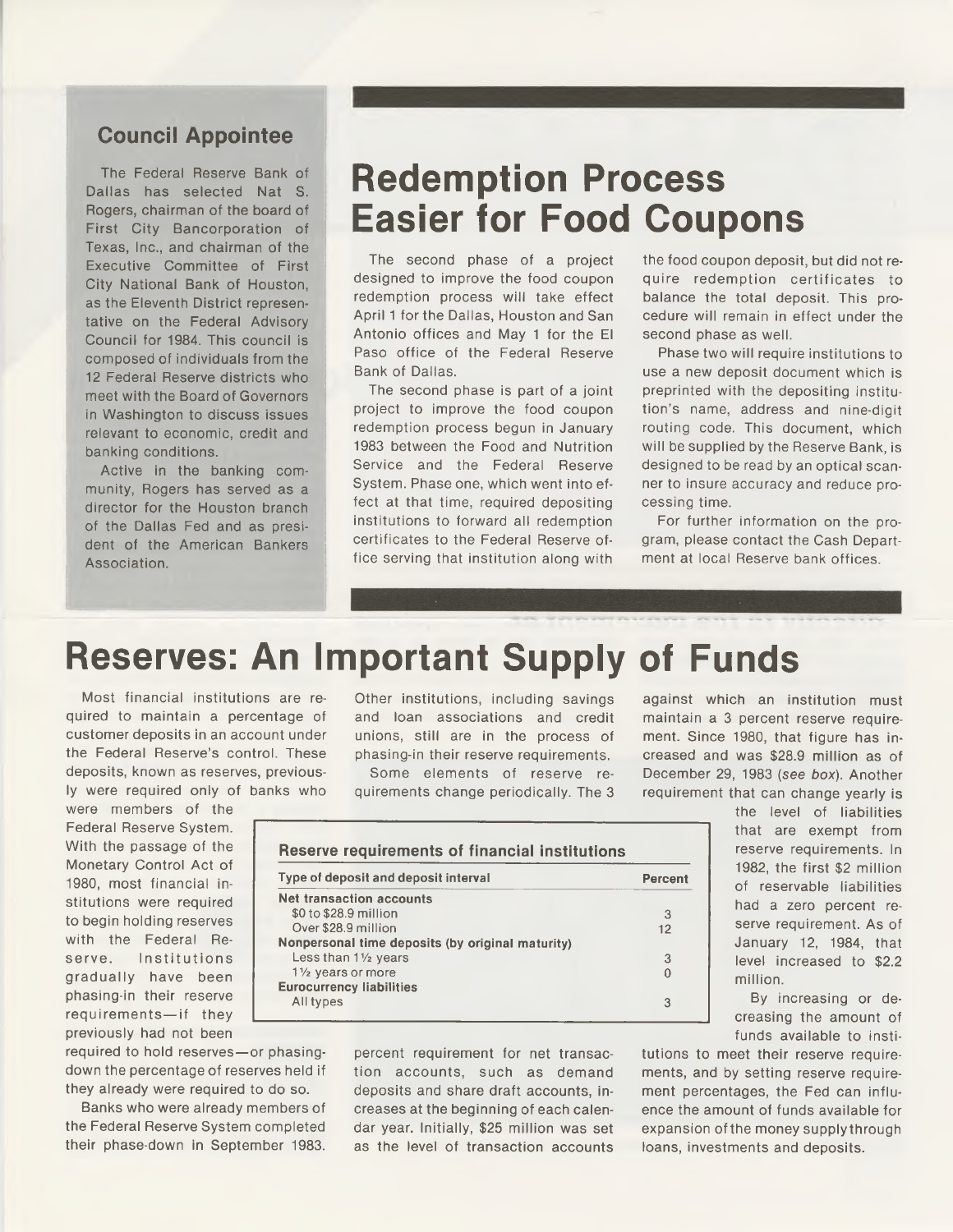## **Mortgages Follow Adjustable Rate Trend**

Adjustable rate mortgages, whose rates vary with changes in market interest rates, are gaining in popularity. As interest rates have become more stable, investors have beome more willing to base their home mortgages on a fluctuating rate. These types of mortgages currently account for about 50 percent of all mortgages sold in the United States *(see table).* The advantage to the consumer in purchasing a home with an ARM is that rates typically are lower because the individual shares the risk of rising interest rates with the lender. Lenders like to make these types of loans because sharing the risk lowers their exposure to fluctuations in interest rates.

Rates on adjustable rate mortgages can be based on interest rate indexes,

#### *Adjustments to the interest rate shall correspond directly to the movement of an interest-rate index*

on a national or regional index that measures the rate of inflation or on the rate of change in disposable consumer income. The index selected must be readily available to, and verifiable by, the borrower and beyond the control of the lending association. Often to insure consistency and to provide a standard so loans easily can be resold if necessary, institutions tie rates on ARMs to indexes reported by the Federal Reserve System. ARMs are commonly based on either the rate of return on Treasury bills or on a "constant maturity'' rate. These indexes meet the requirements of being readily available to consumers as well as serving as measures of interest rate activity and the cost of funds for institutions.

There are three types of Treasury securities-bills, notes and bonds—and eight categories of Treasury constant maturities. Treasury bills come in three types of maturities;

three-month, six-month and one-year. Treasury notes are securities with a maturity of two to 10 years, and Treasury bonds have maturities of 10 years or more. A Treasury constant maturity is an index determined by the Treasury Department through a survey of five U.S. government securities dealers. Only actively-traded issues are used in the index. For example, a survey will determine what rate would be paid if the Treasury were to sell a new security with a particular maturity. A yield curve is then plotted, with the horizontal axis showing the maturity date and the vertical axis measuring the yield. Constant maturity rates are then read from that curve. The categories for constant maturities are one-, two-, three-, five-, seven-, 10-, 20-and 30-year

rates.

A consumer purchasing a home with an adjustable rate mortgage should consider how often the rate changes to reflect

market conditions. Rates on ARMs can increase or decrease according to prearranged terms. For example, they may change immediately according to interest rate fluctuations or they may change every three to five years. Exactly when the rate on the mortgage changes is established in response to the type of loan a consumer is qualified for and financial need. For protection, consumers should shop around for favorable terms, paying attention to limits on rate increases permitted per year and over the whole term, and limits on payment increases.

The Board of Governors of the Federal Reserve System has two statistical releases that report the rates on Treasury securities and Treasury constant maturities in addition to federal funds, commercial paper and secondary market certificate of deposit rates. These releases come out on a weekly and monthly basis, and are called an H.15

and G.13 respectively. To receive these releases, please contact the following: Publications Services, The Board of Governors of the Federal Reserve System, Washington, D.C., 20551. Each week, the Dallas Fed provides information on the latest Treasury bill auction through a recorded telephone message *(see box).*

#### **Telephone numbers for interest rate recorded message**

*Treasury bills*

(214) 651-6177 Dallas (214) 263-1093 Metro (800) 442-7390 Texas (800) 527-9208 National

*Treasury notes and bonds* (214) 651-6384

#### **Percent of homes sold with an adjustable rate mortgage**

| 1983 | <b>New</b><br>homes | <b>Previously</b><br>occupied homes |
|------|---------------------|-------------------------------------|
| Jan  | 35                  | 36                                  |
| Feb  | 29                  | 28                                  |
| Mar  | 30                  | 29                                  |
| Apr  | 23                  | 31                                  |
| May  | 30                  | 28                                  |
| Jun  | 37                  | 30                                  |
| Jul  | 27                  | 26                                  |
| Aug  | 24                  | 36                                  |
| Sept | 42                  | 46                                  |
| Oct  | 44                  | 52                                  |
| Nov  | 46                  | 56                                  |
| Dec  | 49                  | 56                                  |

Source: Federal Home Loan Bank Board *Journal,* February 1984